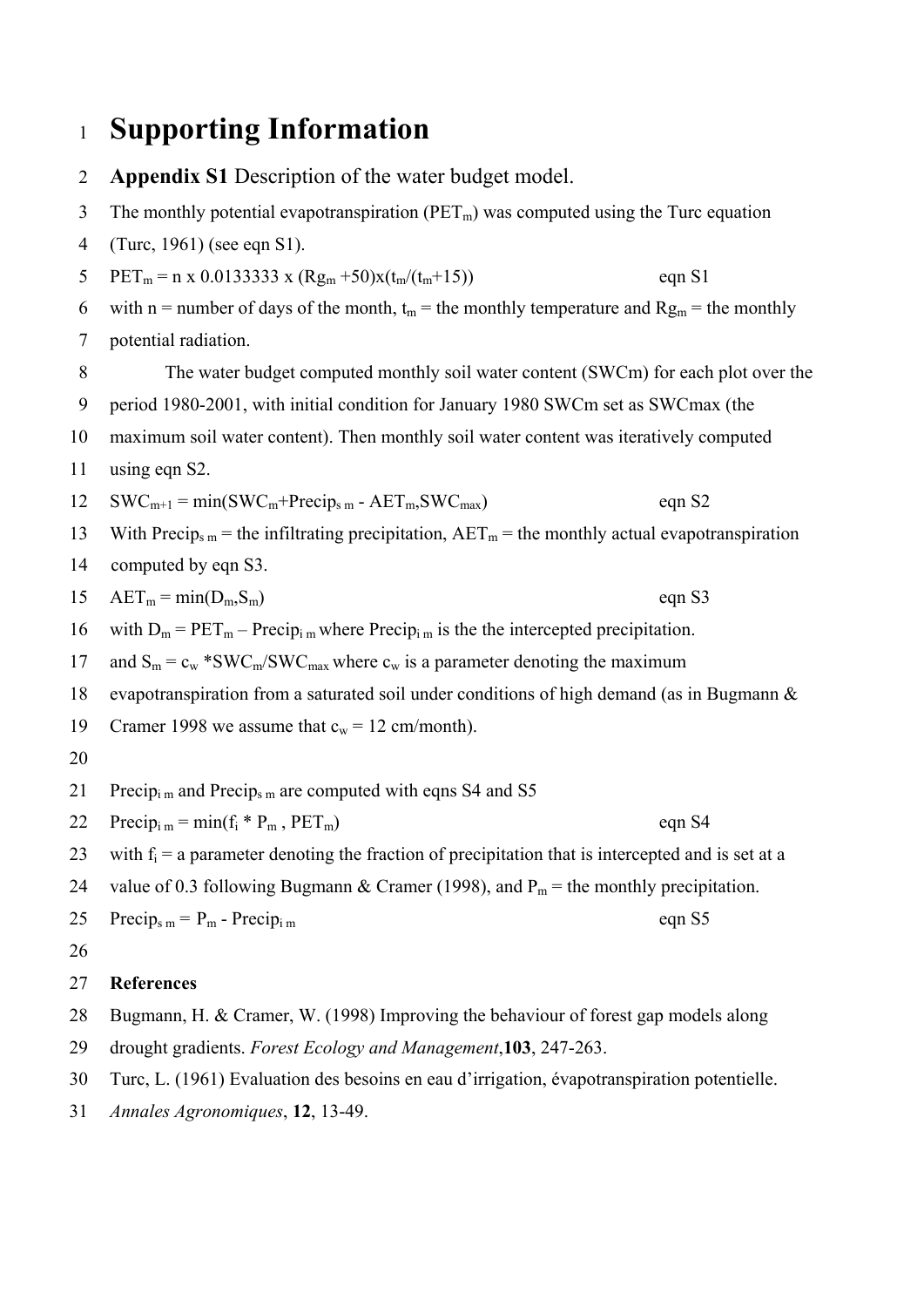32 **Appendix S2** Likelihood of the model and prior description.

- 33
- 34 The likelihood of the observed five years radial growth (*ypi*) based on a log-normal
- distribution of mean  $G_{pi}$  (see eqn 1) and variance  $\sigma^2$  is given by eqn S6.

36 
$$
L(Y | X, \sigma^2) = \prod_{p=1}^{P} \prod_{i=1}^{N_p} LN(y_{pi} | G_{pi}, \sigma^2)
$$
 eqn S6

We used flat conjugate prior with inverse-gamma distribution for variance  $\sigma^2$  and conjugate **38** bog-normal prior for  $α<sub>p</sub>, β<sub>1</sub>, β<sub>2</sub>$ , and  $β<sub>3</sub>$  and non informative unconjugate prior for *γ* and  $δ$ . The 37 first level priors were log-normal prior for *β*  $p(\log(\beta_k)) = N(mean=0, \text{precision}=0.00000)$ 40 inverse-gamma for  $\sigma^2$   $p(\sigma^2) = IG(1, 0.1)$ , a uniform prior for *γ*, a normal prior for *δ* 39  $p(\delta) = N$  (mean = 0, precision = 0.000001 ).  $\alpha_p$  was modelled as a random log-normal variable accounting for plot effect, with mean  $\alpha$  and variance  $V_p$  ( $p(\alpha_p)$  = LN  $(\alpha, V_p)$ ). The second 41 level priors were a flat inverse-gamma prior  $p(V_p) = IG(1,0.1)$  and non informative log-42 44 normal prior  $p(\log(\alpha)) = N(\text{mean} = 0, \text{ precision} = 0.000001)$ . 43

45 46 47 48 49 50 To keep the parameters within a biologically meaningful range and to help MCMC convergence we bounded prior within a plausible range of values. Studies have generally concluded that there is a positive effect of degree-day sum (*DD*), and a negative effect of drought, on tree growth (see Rickebusch *et al.* 2007). We therefore decided to constrain our estimation to have a positive effect of both *DD* and *WB* by setting a positive boundary to the prior.

51

## 52 **References**

- 53 Rickebusch, S., Lischke, H., Bugmann, H., Guisan, A. & Zimmermann, N.E. (2007)
- 54 Understanding the low-temperature limitations to forest growth through calibration of forest
- 55 dynamics models with tree-ring data. *Forest Ecology and Management*, **246**, 251-263.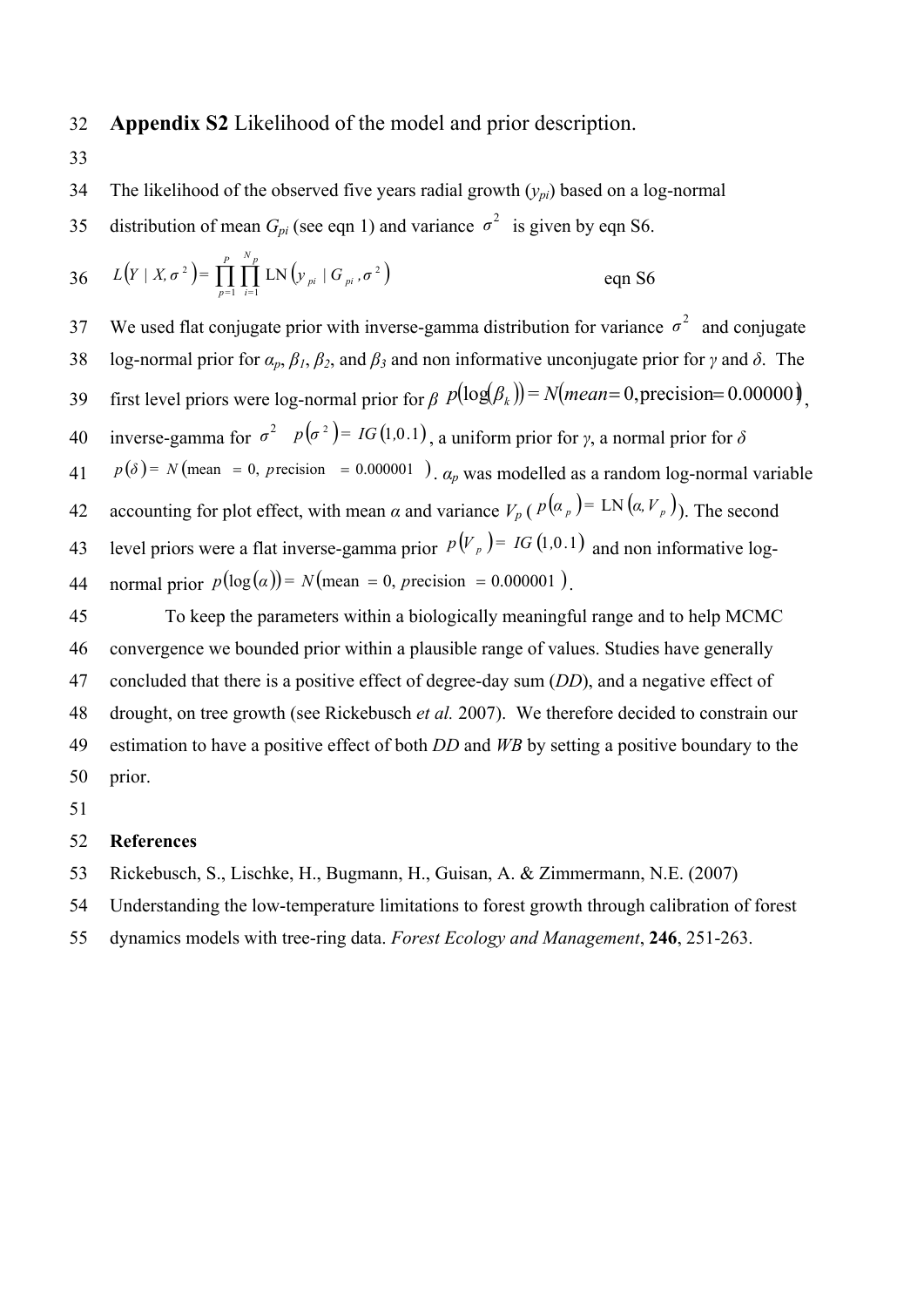| 57 Table S1: Year of data collection and area for each <i>Département</i> . |  |
|-----------------------------------------------------------------------------|--|
|                                                                             |  |

58

|    |             | Year of    |                         |
|----|-------------|------------|-------------------------|
| 59 |             | data       |                         |
| 60 | Département | collection | Area (km <sup>2</sup> ) |
|    |             | 1995       | 5762                    |
| 61 | 4           | 1999       | 6925                    |
|    | 5           | 1997       | 5549                    |
| 62 | 6           | 2002       | 4299                    |
| 63 | 25          | 1994       | 5234                    |
|    | 26          | 1996       | 6530                    |
| 64 | 38          | 1997       | 7431                    |
|    | 39          | 1992       | 4999                    |
|    | 73          | 2000       | 6028                    |
|    | 74          | 1998       | 4388                    |
|    | 83          | 1999       | 5973                    |
|    | 84          | 2001       | 3567                    |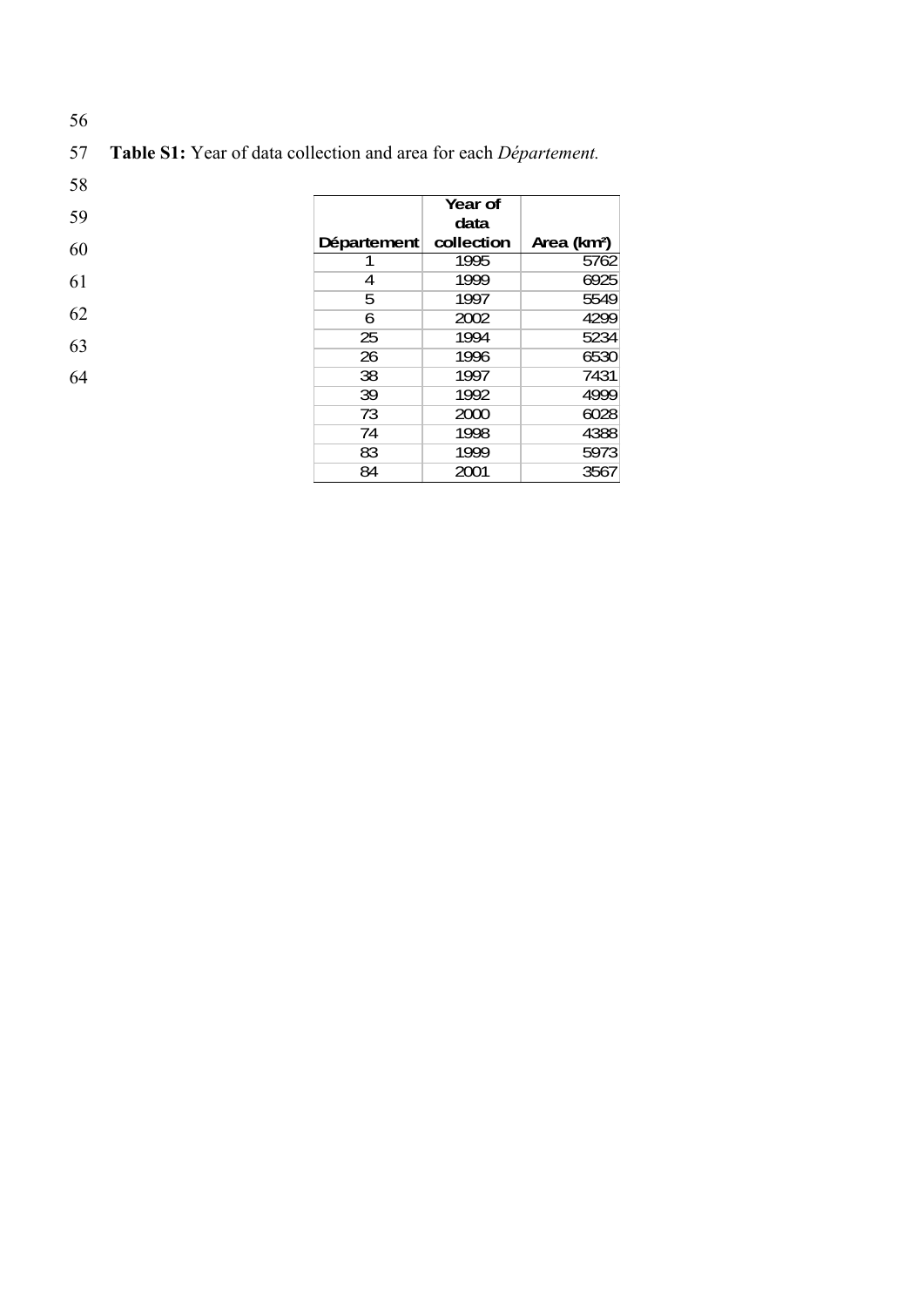Table S2. Parameter estimates of the growth model (see eqn 1 for details): mean posterior values (and 95% posterior credible intervals) for the fixedfiects of the best model (see Table 2).  $\ddagger$  indicates that the parameter was not estimated for this species. For species acronyms, see Table 1.

| <b>Species</b> | $\alpha$            | $\beta$ 1             | $\beta$ 2           | $\beta$ 3            | γ                   | δ                   | $\delta$ 1                | $\delta$ 2               |
|----------------|---------------------|-----------------------|---------------------|----------------------|---------------------|---------------------|---------------------------|--------------------------|
| <b>ABIALB</b>  | $2.56(2.01 - 3.47)$ | $0.42(0.41 - 0.44)$   | $0.15(0.11 - 0.19)$ | $0.14(0.11 - 0.17)$  | $0.17(0.09 - 0.25)$ | $1.05(0.86 - 1.27)$ | $0.1(0.02 - 0.19)$        | ‡.                       |
| <b>FAGSIL</b>  | $0.96(0.87 - 1.09)$ | $0.43(0.42 - 0.44)$   | $0.07(0.03 - 0.1)$  | $0.08(0.06 - 0.1)$   | $0.34(0.26 - 0.4)$  | $1.04(0.87 - 1.23)$ | $-0.29$ ( $-0.38 - 0.2$ ) | $0.15(0.06 - 0.26)$      |
| <b>PICABI</b>  | $3.08(2.5 - 3.95)$  | $0.44$ (0.43 - 0.45)  | $0.3(0.24 - 0.35)$  | $0.13(0.1 - 0.16)$   | $0.09(0.05 - 0.14)$ | $0.91(0.8 - 1.02)$  | $0.16(0.11 - 0.21)$       | $0(-0.03 - 0.04)$        |
| <b>PINSYL</b>  | $1.07(0.94 - 1.24)$ | $0.1(0.09 - 0.11)$    | $0(0 - 0.01)$       | $0.01(0 - 0.03)$     | $0.18(0.12 - 0.25)$ | $0.85(0.72 - 0.99)$ | $\ddagger$                | $\ddagger$               |
| <b>LARDEC</b>  | $1.67(1.14 - 2.6)$  | $0.26(0.24 - 0.27)$   | $0.15(0.08 - 0.25)$ | $0.06(0.03 - 0.09)$  | $0.1 (0.02 - 0.25)$ | $0.6(0.45 - 0.8)$   | $0.12(0.04 - 0.23)$       |                          |
| <b>QUEPET</b>  | $1.62(1.16 - 2.22)$ | $0.44(0.42 - 0.46)$   | $0.12(0.09 - 0.15)$ | $0.07(0.03 - 0.12)$  | $0.05(0.02 - 0.13)$ | $0.59(0.48 - 0.73)$ |                           | $-0.02$ $(-0.07 - 0.02)$ |
| <b>QUEPUB</b>  | $0.5(0.46 - 0.54)$  | $0.19(0.18 - 0.2)$    | $0.1(0.08 - 0.11)$  | $0.04$ (0.02 - 0.07) | $0.34(0.27 - 0.42)$ | $0.72(0.6 - 0.86)$  | $\ddagger$                | $0.2(0.1 - 0.31)$        |
| <b>QUEROB</b>  | $1.86(1.22 - 3.43)$ | $0.33(0.29 - 0.36)$   | $0.17(0.09 - 0.26)$ | $0.03(0 - 0.07)$     | $0.13(0.01 - 0.34)$ | $0.59(0.42 - 0.82)$ | $0.02$ (-0.09 - 0.14)     | ŧ                        |
| <b>QUEILE</b>  | $0.46(0.42 - 0.51)$ | $0.15(0.14 - 0.16)$   | $0.14(0.11 - 0.17)$ | $0.09(0.06 - 0.11)$  | $0.18(0.03 - 0.46)$ | $0.13(0.06 - 0.19)$ |                           |                          |
| <b>PINCEM</b>  | $1.4(0.64 - 3.19)$  | $0.01 (-0.08 - 0.09)$ | $0.04(0 - 0.11)$    | $0.13(0.02 - 0.26)$  | $0.17(0.01 - 0.58)$ | $0.8(0.46 - 1.3)$   |                           |                          |
| <b>PINUNC</b>  | $0.86(0.58 - 1.45)$ | $0.1(0.07 - 0.14)$    | $0.03(0 - 0.08)$    | $0.09(0.04 - 0.15)$  | $0.22(0.05 - 0.43)$ | $1(0.66 - 1.46)$    |                           |                          |
| <b>POPTRE</b>  | $1.84(1.24 - 3.38)$ | $0.28(0.24 - 0.32)$   | $0.09(0.03 - 0.15)$ | $0.08(0.02 - 0.13)$  | $0.17(0.02 - 0.35)$ | $0.81(0.54 - 1.13)$ |                           |                          |
| <b>ACEg</b>    | $1.56(1.09 - 2.37)$ | $0.26(0.23 - 0.29)$   | $0.05(0.01 - 0.11)$ | $0.12(0.08 - 0.16)$  | $0.19(0.05 - 0.38)$ | $0.85(0.61 - 1.18)$ | $0.03 (-0.1 - 0.17)$      |                          |
| <b>BETPUB</b>  | $1.65(1.11 - 2.64)$ | $0.1(0.05 - 0.15)$    | $0.03(0 - 0.08)$    | $0.1(0.02 - 0.19)$   | $0.15(0.03 - 0.33)$ | $0.77(0.54 - 1.04)$ |                           | $0.08(-0.07 - 0.27)$     |
| <b>CARBET</b>  | $1.16(0.87 - 1.68)$ | $0.3(0.29 - 0.31)$    | $0.1(0.07 - 0.13)$  | $0.08(0.04 - 0.13)$  | $0.15(0.05 - 0.26)$ | $0.9(0.69 - 1.13)$  | İ.                        | $-0.01$ $(-0.12 - 0.07)$ |
| <b>FRA</b>     | $1.66(1.23 - 2.41)$ | $0.36(0.34 - 0.38)$   | $0.07(0.04 - 0.1)$  | $0.11(0.08 - 0.15)$  | $0.14(0.04 - 0.25)$ | $0.77(0.57 - 1)$    |                           | $\ddagger$               |

72 73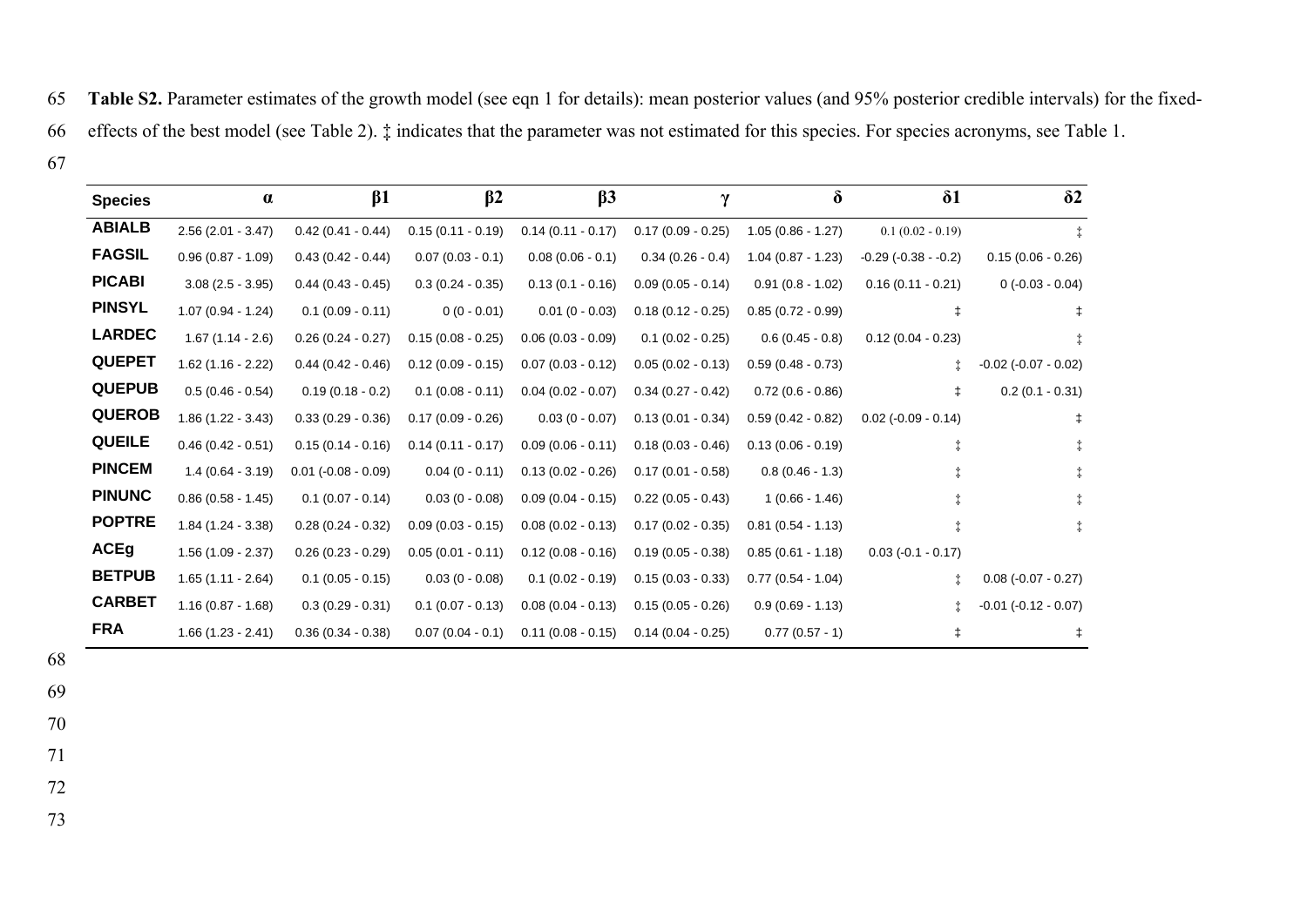Fig. S1. Effect of neighbourhood crowding on potential growth for three hypothetical species. Species A exhibits a very strong decrease of potential growth at high crowding index  $(\delta=1.5)$ and *γ*=0.15), whereas Species B exhibits a much smaller reduction of potential growth (*δ*=0.5 and *γ*=0.15). Finally, Species C exhibits a positive crowding effect (i.e. facilitation) (*δ*=-2 and *γ*=0.15). The crowding reduction function and crowding index range between 0 and 1. See

 text for more details on the crowding function.

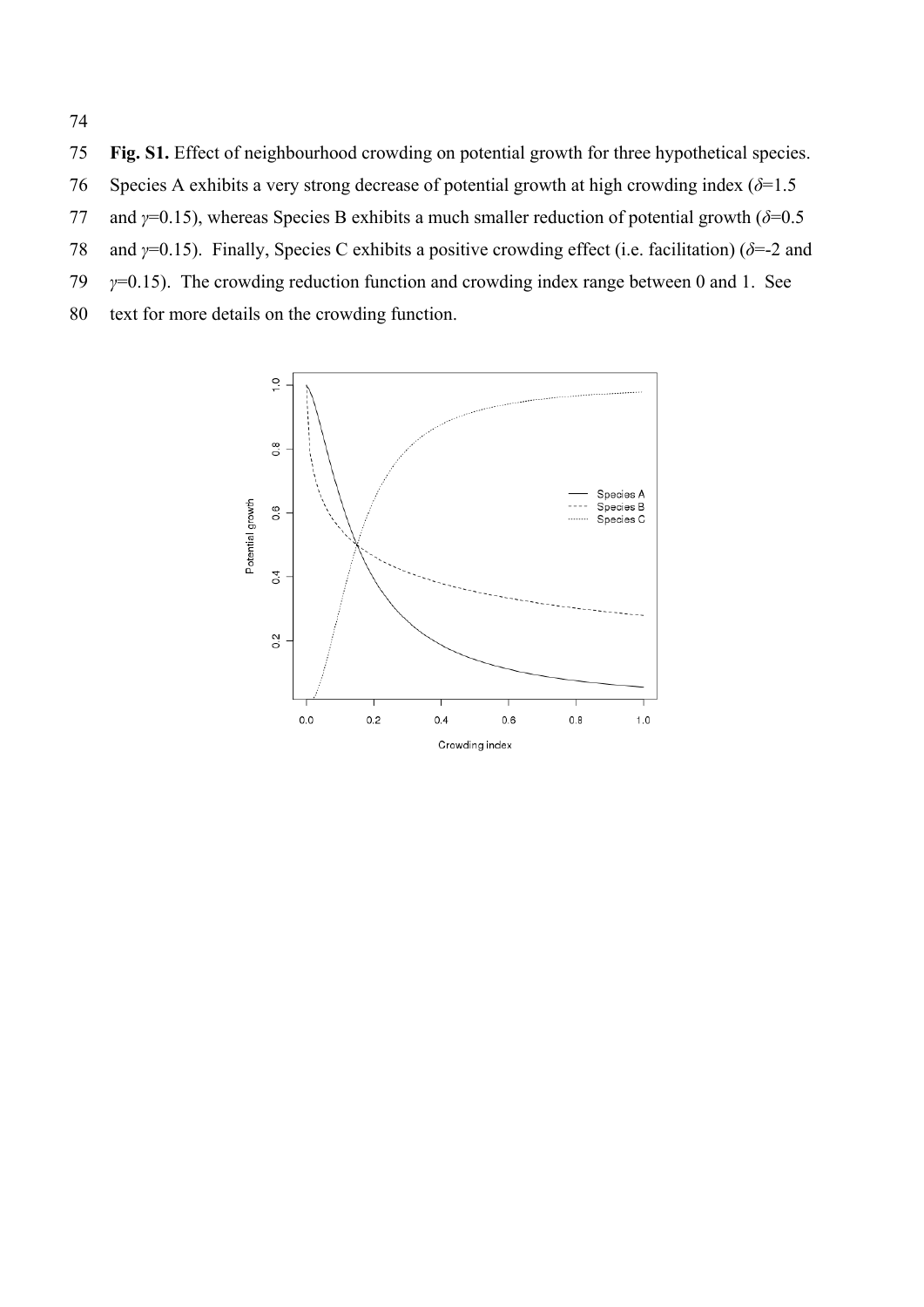**Fig S2.** Growth response curves. For each of the 16 studies species, growth parameters  $\alpha$ (and 95% credible intervals) (a), and growth curves showing the effect of (b) diameter (*D*), (c) degree-day sum (*DD*), (d) water budget (*WB*) and (e) crowding index (*CI*), for the 16 studied species. See Table 1 for species acronyms.